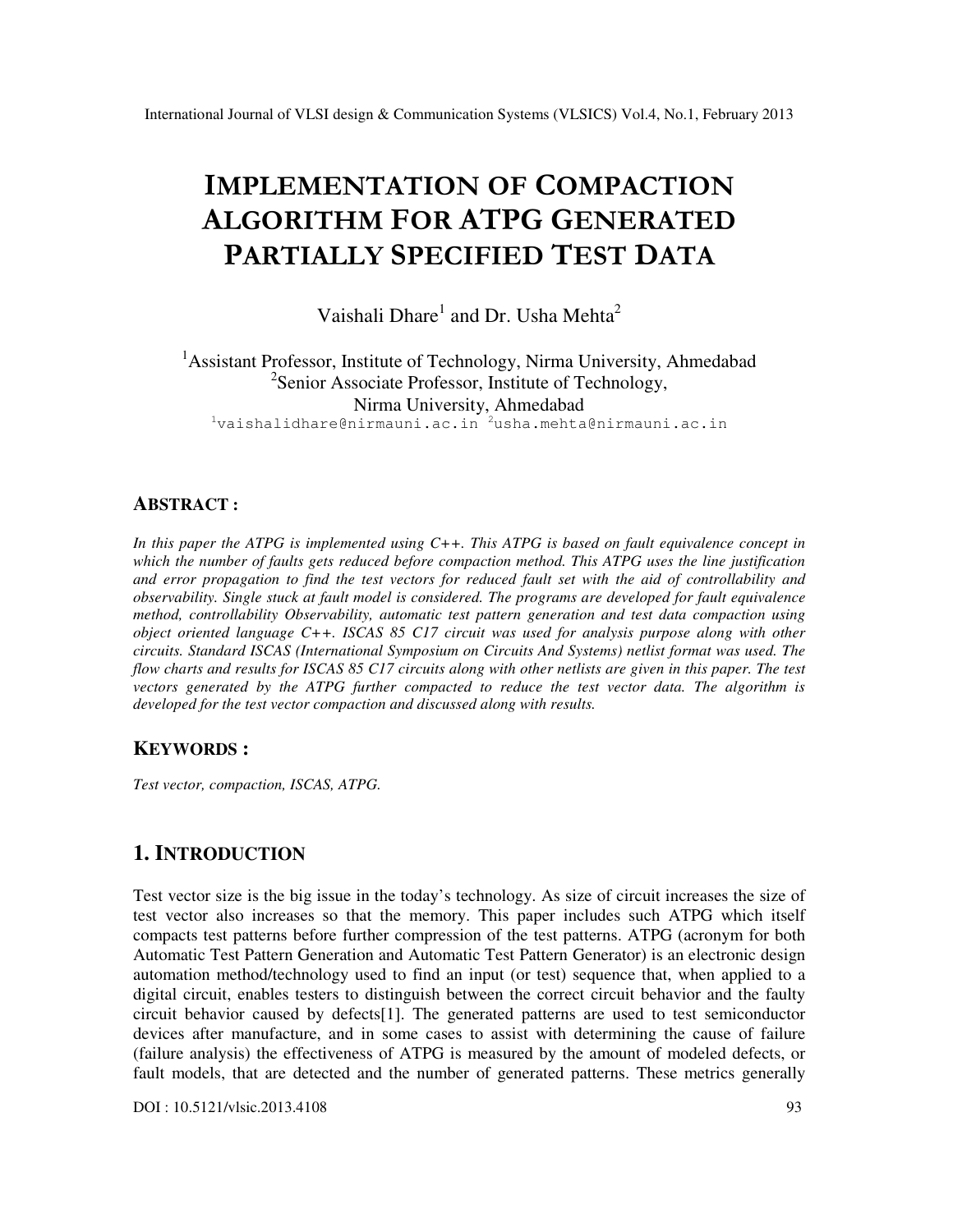indicate test quality (higher with more fault detections) and test application time (higher with more patterns). ATPG efficiency is another important consideration. It is influenced by the fault model under consideration, the type of circuit under test (full scan, synchronous sequential, or asynchronous sequential), the level of abstraction used to represent the circuit under test (gate, register-transistor, switch), and the required test quality [2].

The single stuck-at-fault model has been widely accepted as a standard target model to generate a set of test patterns to detect all the stuck faults in the circuit. A single stuck-at fault represents a line in the circuit that is fixed to logic value 0 or 1. The single-stuck fault model is also referred to as the classical or standard fault model because it has been the first and the most widely studied and used. Although its validity is not universal, its usefulness results from the following attributes:

The single stuck at fault can be used to represent short or open ,caused due to short between ground or power line, causing a signal line remain at a fixed voltage level.If we consider single stuck at fault then the number of faults is 2n, where n is number of net .In this case we have to find 2n test vectors, for each fault (stuck at 0, stuck at 1) on each net. Size of test vector becomes large for large combinational circuits. ATE (Automatic Test Equipment) bandwidth problem cause to handle these test vectors and testing time may be more in this case. No doubt test vector compression methods are available, prior to that, befor test generation the number of faults can be reduced sothat the test vectors. The number of faults can be reduced using fault equivalence method and fault dominance method. In this paper an attempt is made to reduce the fault set using fault equivalence method and developed in  $\tilde{C}$ ++. The logic and flow chart of the program are given in this paper. The results for ISCAS C17 benchmark circuit were analyzed.

The generated test pattern for ISCAS C17 circuit is discussed in result section .The logic and flow chart is discussed in this paper. The test pattern compaction algorithm is discussed along with the results and comparisons.

# . **2. ATPG**

A defect is an error introduced into a device during the manufacturing process. A fault model is a mathematical description of how a defect alters design behavior. A fault is said to be detected by a test pattern if, when applying the pattern to the design, any logic value observed at one or more of the circuit's primary outputs differs between the original design and the design with the fault. The ATPG process for a targeted fault consists of two phases: fault activation and fault propagation. Fault activation establishes a signal value at the fault model site that is opposite of the value produced by the fault model. Fault propagation moves the resulting signal value, or fault effect, forward by sensitizing a path from the fault site to a primary output [9].

The ATPG process for a targeted fault consists of two phases: fault activation and fault propagation. Fault activation establishes a signal value at the fault model site that is opposite of the value produced by the fault model. Fault propagation moves the resulting signal value, or fault effect, forward by sensitizing a path from the fault site to a primary output.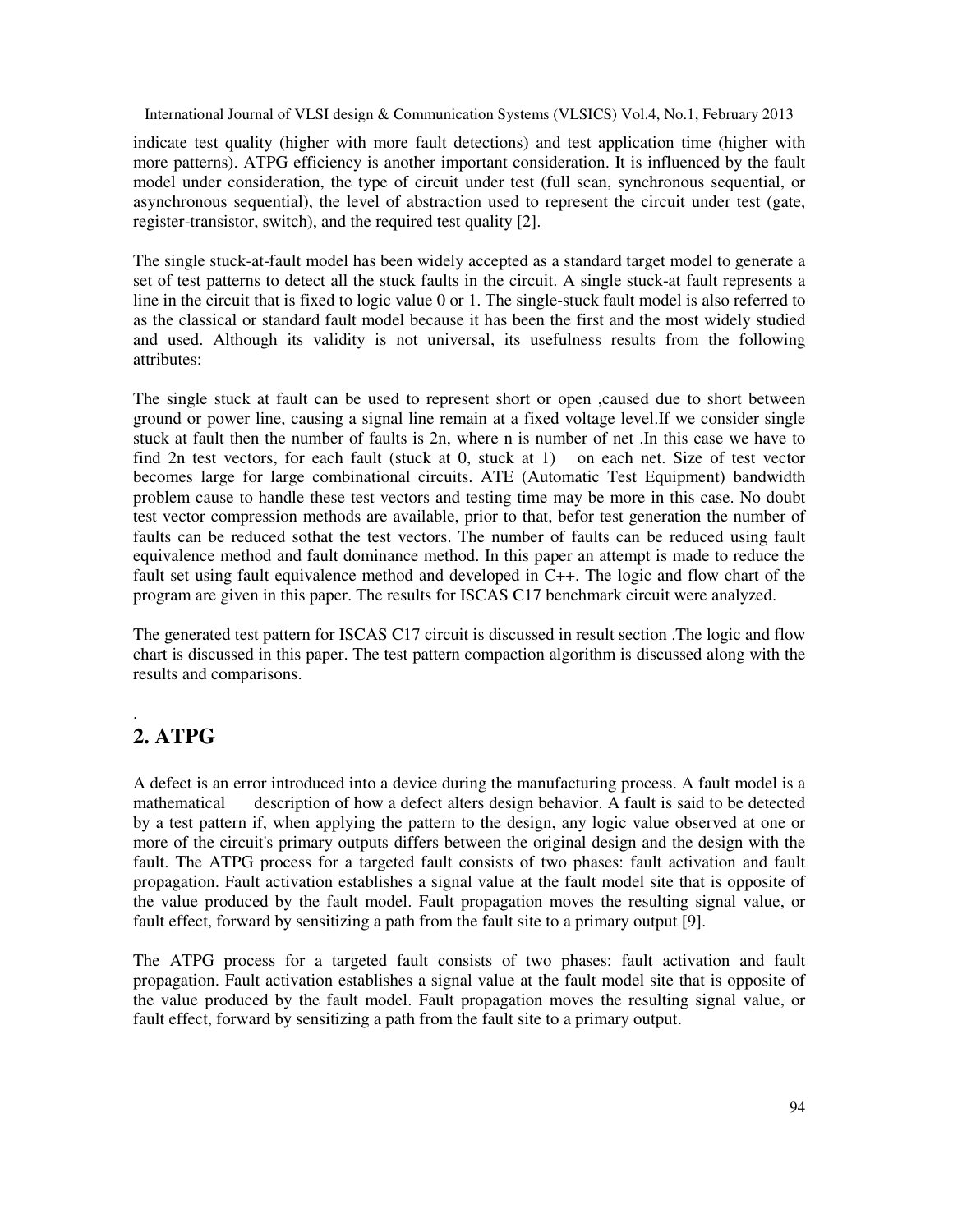Fault Activation means to set primary input PI values such that it causes the line having the fault v to the value v'. This is an instance of the line justification problem which deals with finding an assignment of PI values those results in a desired value setting on a specified line in the circuit. Where as the term Fault Propagation means to make the primary output bear value such as the fault is on that particular point itself.

The program for ATPG was developed in C++ language. the flow chart is shown in figure 1.Here we scanned 3 netlist, one for the circuit for which test patterns are to be find, second output of testability measures sothat we can decide which input to be justify using controllability values and which path is to select for error propagation using observability values.

Line justification function shown by part "J" in figure1 was developed separately. Flow chart of Justification function is shown in figure 2. The selection of any one input was done based on controllability 0 and 1 functions. The CC0 (combinational controllability 0) and CC1 (combinational controllability 1) values for both the fanins were identified. If the value to justify was 0, compared both the fanins for CC0 and selected the fan in with minimum CC0.If value to be justify was 1, compared both the fanins for CC1 and selected the fanin with minimum CC1.

Error propagation function is shown in figure 3. If given net was not a primary output but it was a stem then propagation forwarded to any of its branches. Selection of branch was on the basis of observability function. The branches of given stem and index for each branch was identified. The observability for each branch from corresponding element of obs array was identified. The branch with minimum observability was selected and the propagation function was called for selected branch with value for propagation error value (stuck value).We used the output of testability measures program to get the values of controllability 0-CC0, Controllability 1-CC1 and observability. Testability measures helped us to select a line for justification and to select a path for error propagation .Hence this ATPG was based on controllability and observability.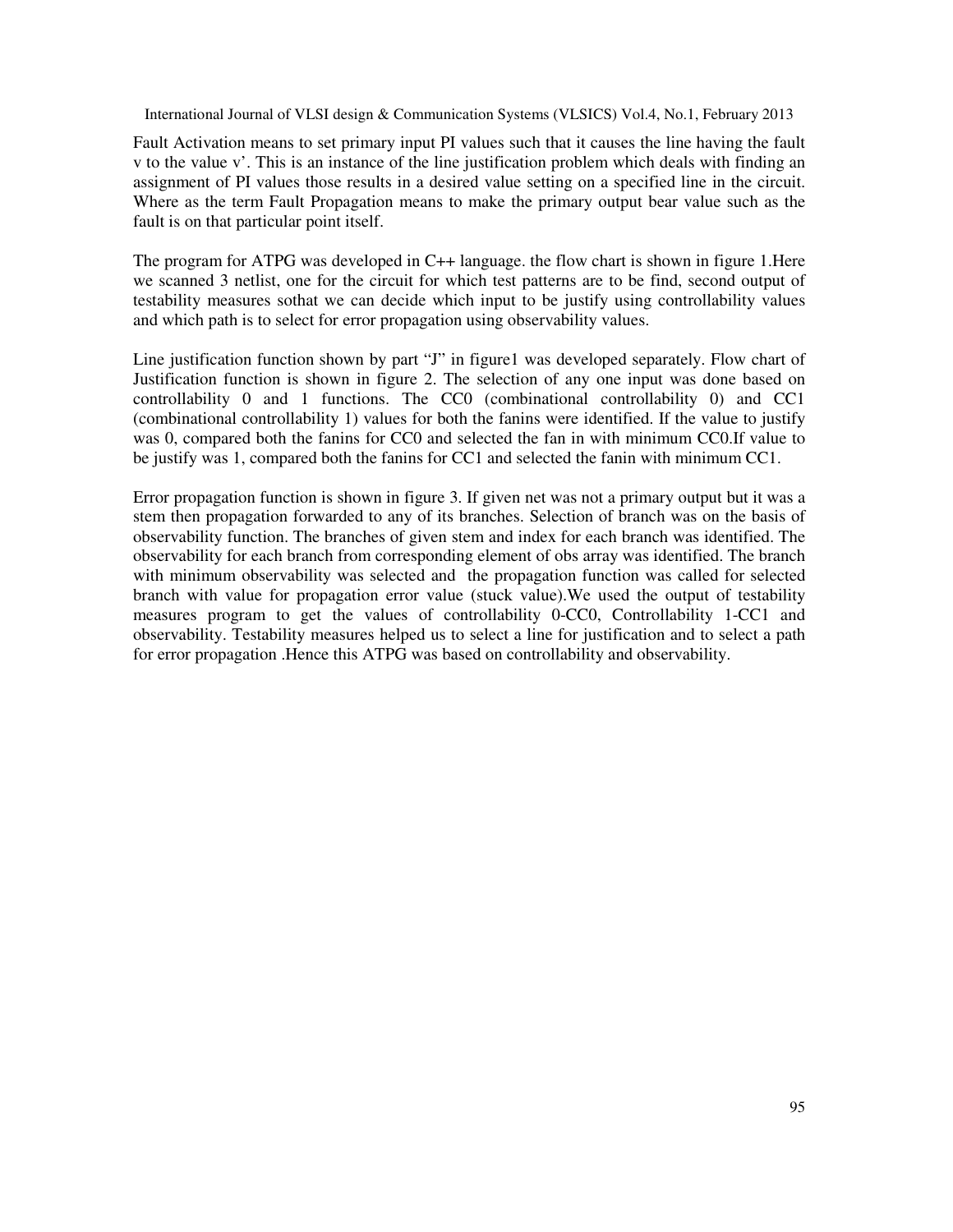

Figure 1. Flow chart of ATPG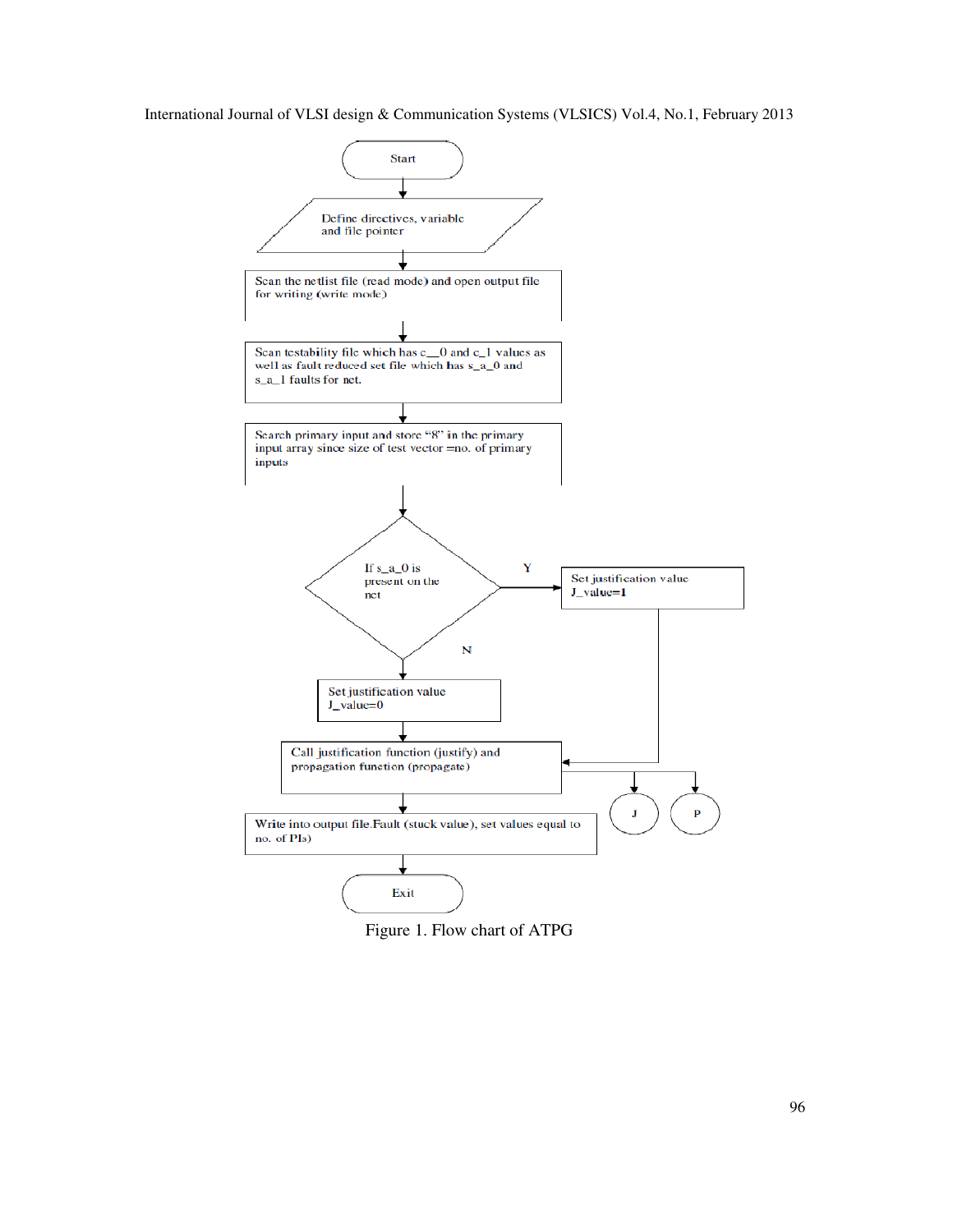International Journal of VLSI design & Communication Systems (VLSICS) Vol.4, No.1, February 2013



Figure 2. Flow chart of Line justification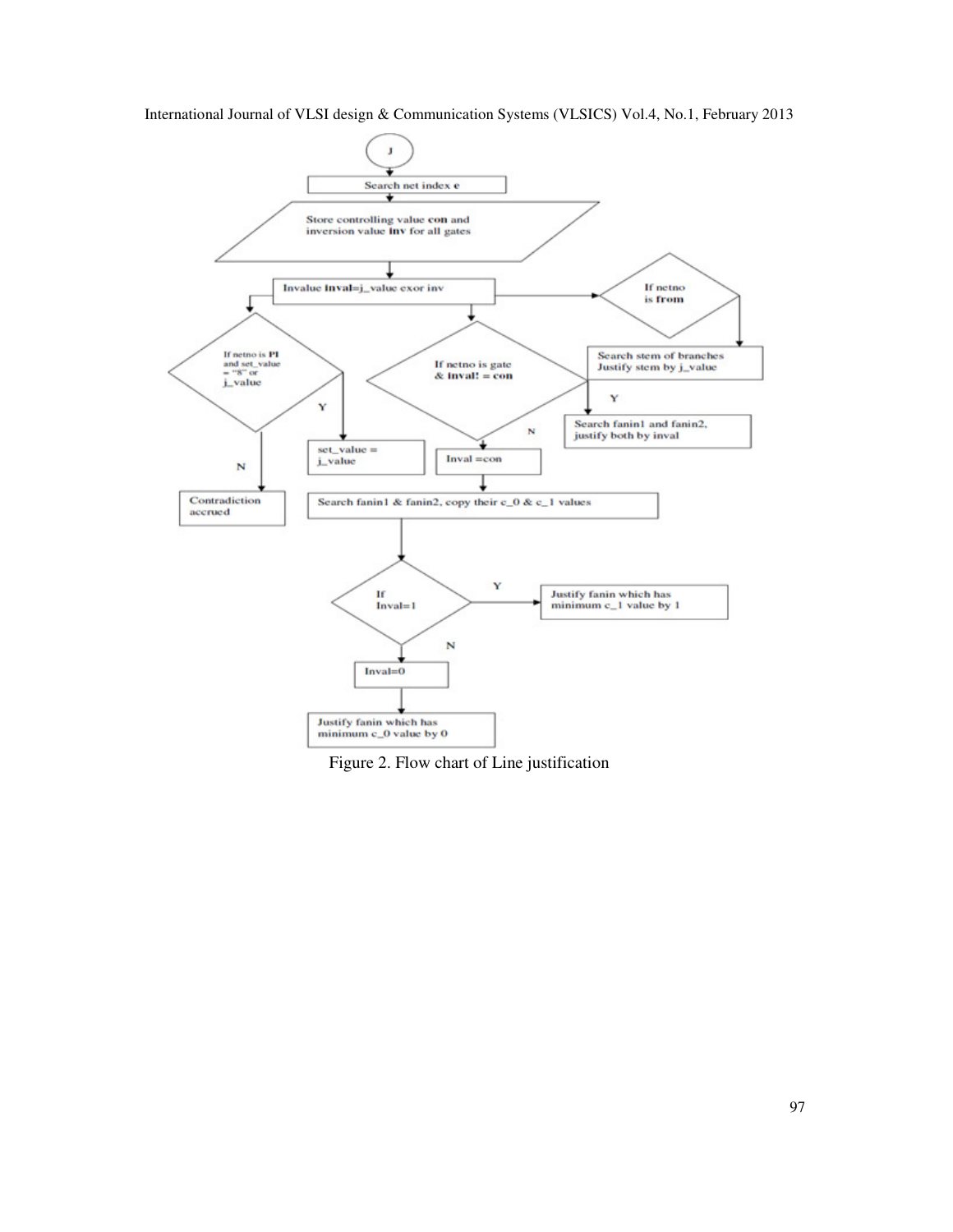

Figure 3. Flow chart of error propagation

# **3. TEST VECTOR COMPACTION**

Amount of Data required to test ICs is growing rapidly in each new generation of technology. Increasing integration density results in larger designs with more scan cells and more faults. Moreover, achieving high-test quality in ever-smaller geometries requires more test patterns. The test vectors generated by ATPG discussed in chapter 6 and 7 can be compress. In this chapter the method to compress the test vector is discussed.

As the complexity of very large scale integration (VLSI) circuit increases, testing plays an important role in today's system design. One of the most important factors in driving up the test cost is increasing the amount of test data volume, which is a result of the large size of the designs and the new types of defects appearing in the advanced manufacturing process. A large amount of test data must be stored in the automatic test equipment (ATE) and transferred deep into the chip as fast as possible. Since the channel capacity and the size of memory of ATE are limited, the test application time and the test power have been significantly increased.

Automatic Test Equipment (ATE) has limited speed, memory, and I/O channels. The test data bandwidth between the tester and the chip, as shown in **figure 1** is relatively low and generally is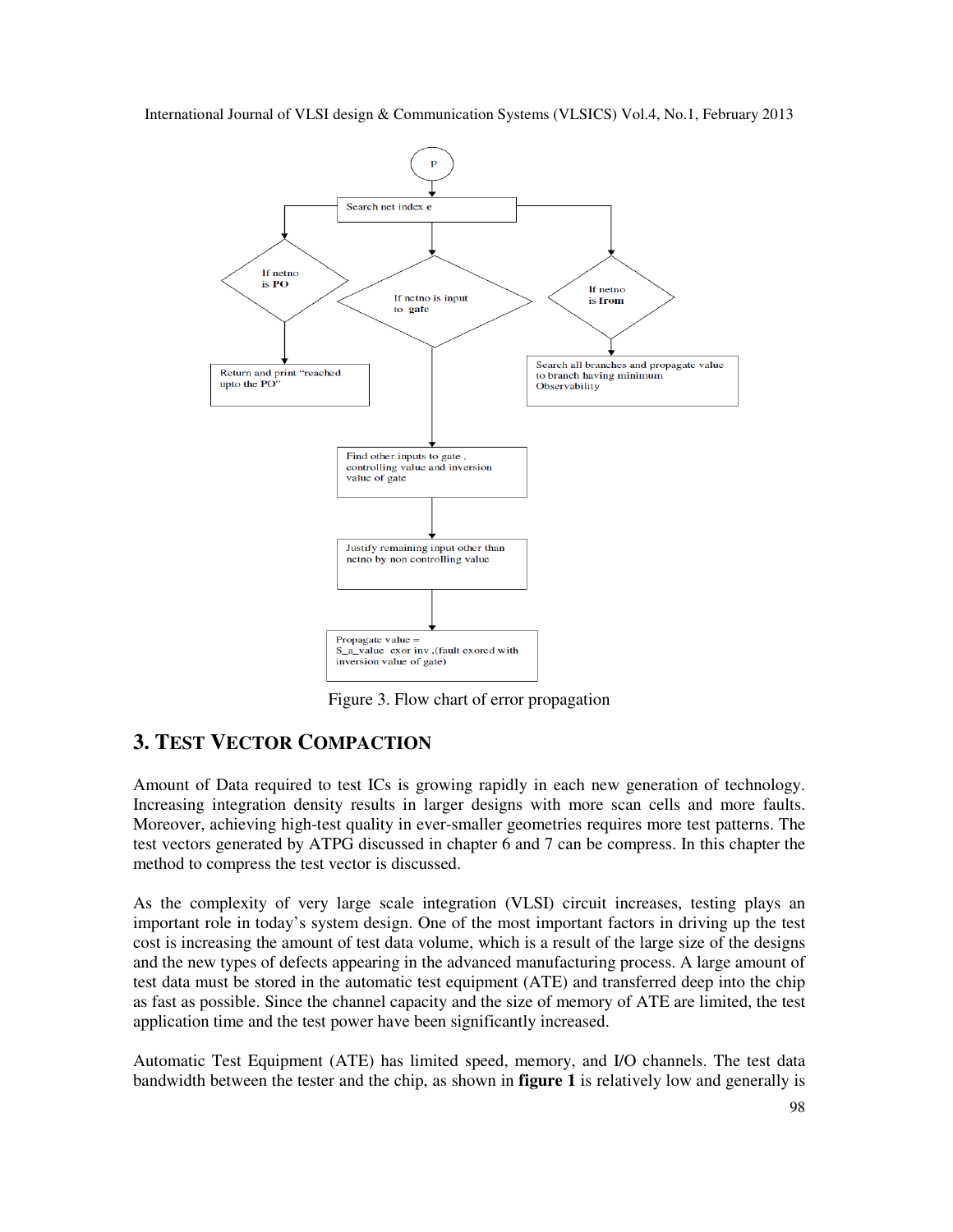a bottleneck with regards to how fast a chip can be tested. The chip cannot be tested any faster then the amount of required transferring the test data, which is, equals to:

#### **(Amount of test data on tester)/(number of tester channels x tester clock rate)**



Figure 5. Flow chart for partially specified test pattern compaction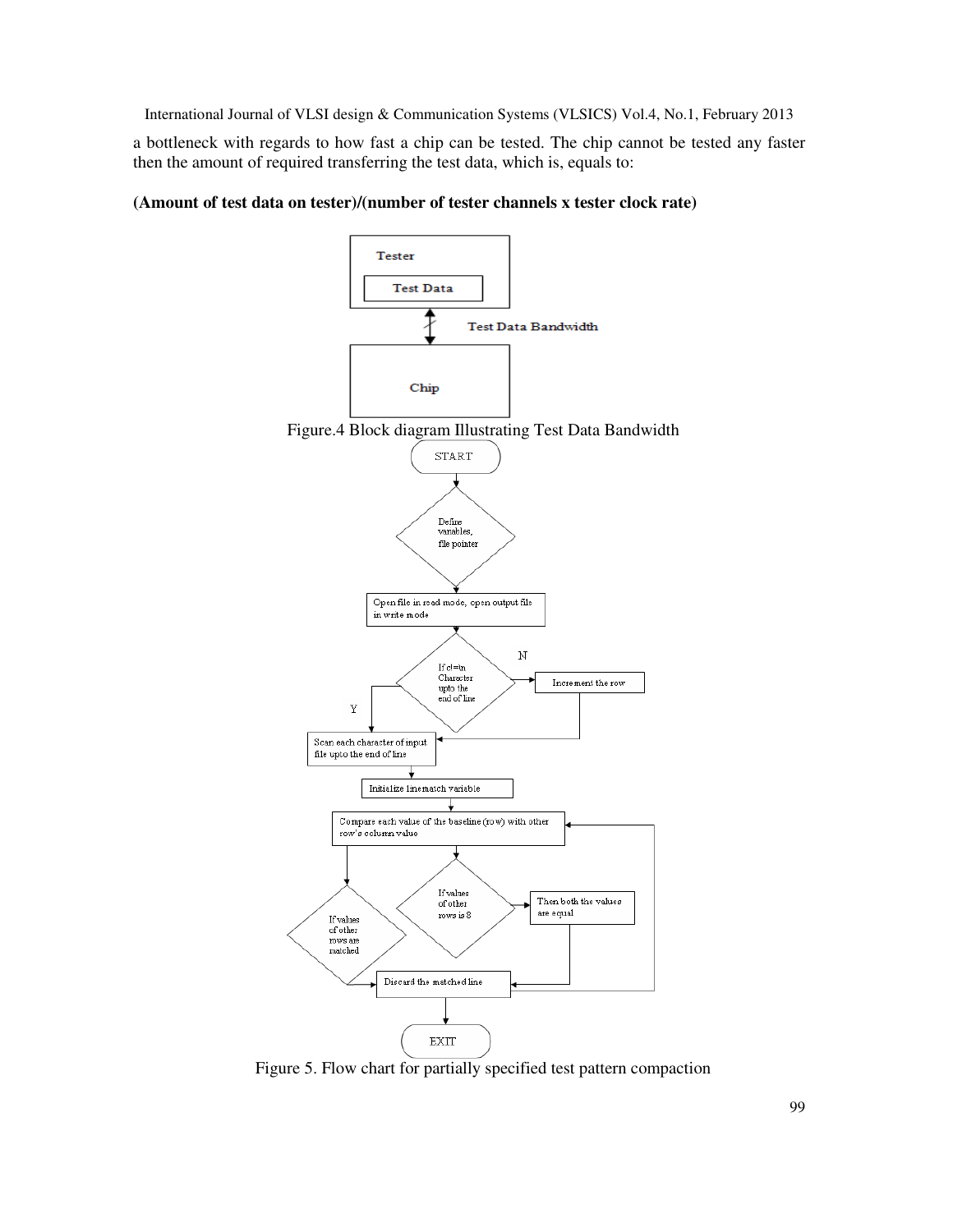Variables and file pointers were defined. File was open in read mode "r" for which test vectors to be compressed and other for storing results in write mode "w". while loop was used which scan the variable of file (file for which test vector is to be compress) upto the end of file .If variable c (character) is not equal to end of the line then scan each character of row one by one, else if c=end of the line then increment row and scan the character one by one upto the last column. File scanning, character by character was completed. Linematch variable was initialized to 0.

x is the variable for base line. Base line is the row for which we are comparing other rows. If it is base line (take one variable i, if  $i! = x$ ) then for all column compare values of base line column one by one. If both the rows (baseline row and any other row) matches then discard the linemathed row .Store its net no and stuck at fault. In the comparing of the column values, if baseline contains 8 (don't cares X) then the other respective column should contain same value 8.In this loop we had find same test vector. We were not bother about don't care values. This was solved in next loop. Increment the row; now the base line is different do same as above. While doing so the one matched line was discarded .Then decrement the row size by 1.

If base line column contains "0" or "1" and other line's corresponding column contains "8" then column value matches. Since 8 may be either "0" or "1".The matched lines along with their faults were printed in the output file.

# **4. RESULTS**

The programs for all above concepts were developed in C++.The snap shots of output window are shown in this section for all programs. The programs are generic can be used for any combinational circuit but for the result purpose only results for ISCAS85 C17 benchmark circuit is shown. Figure 6 gives generated test vectors by ATPG based on fault equivalence and testability measures. The length of test vector is equal to the number of primary inputs so that the array size is equal to primary inputs. All other columns represents test vector for corresponding fault on net. "8" was stored instead of don't care (x) so that array type can not differ. Equivalent net numbers and their corresponding faults are shown in figure 6.

| $\overline{c_{15}}$            | Turbo C++ IDE       |               |   |   |               |                               |        | - □ × |
|--------------------------------|---------------------|---------------|---|---|---------------|-------------------------------|--------|-------|
|                                | Edit<br>Eile,       | Search Run    |   |   |               | Compile Debug Project Options | Window | Help  |
|                                |                     |               |   |   | <b>Output</b> |                               |        | 5–1I  |
| 23                             | Й                   | 8             | 8 | 8 | Ø             |                               |        |       |
|                                |                     |               | Й |   |               |                               |        |       |
|                                |                     |               |   |   |               |                               |        |       |
| á                              |                     |               |   |   |               |                               |        |       |
| 8                              |                     |               |   |   |               |                               |        |       |
| g                              |                     |               | И |   |               |                               |        |       |
| 6                              |                     |               |   |   |               |                               |        |       |
|                                |                     |               | И |   |               |                               |        |       |
| 10                             |                     |               | Ø |   |               |                               |        |       |
|                                |                     |               |   |   |               |                               |        |       |
|                                |                     |               |   |   |               |                               |        |       |
|                                |                     |               |   |   |               |                               |        |       |
|                                |                     |               |   |   |               |                               |        |       |
|                                |                     |               |   |   |               |                               |        |       |
|                                |                     | 8             |   | 8 |               |                               |        |       |
|                                |                     | 8             |   | 8 | 0             |                               |        |       |
| 145<br>154<br>2019<br>22<br>23 |                     | $\frac{8}{8}$ |   | 0 | 8             |                               |        |       |
|                                |                     |               | ø | 8 | 8             | 0                             |        |       |
|                                |                     |               |   |   |               |                               |        |       |
|                                |                     |               |   |   |               |                               |        |       |
|                                |                     |               |   |   |               |                               |        |       |
|                                |                     |               |   |   |               |                               |        |       |
|                                | 1↓←→ Scroll<br>Help |               |   |   |               |                               |        |       |

Figure 6. Partially specified test patterns ISCAS 85 C17 benchmark circuit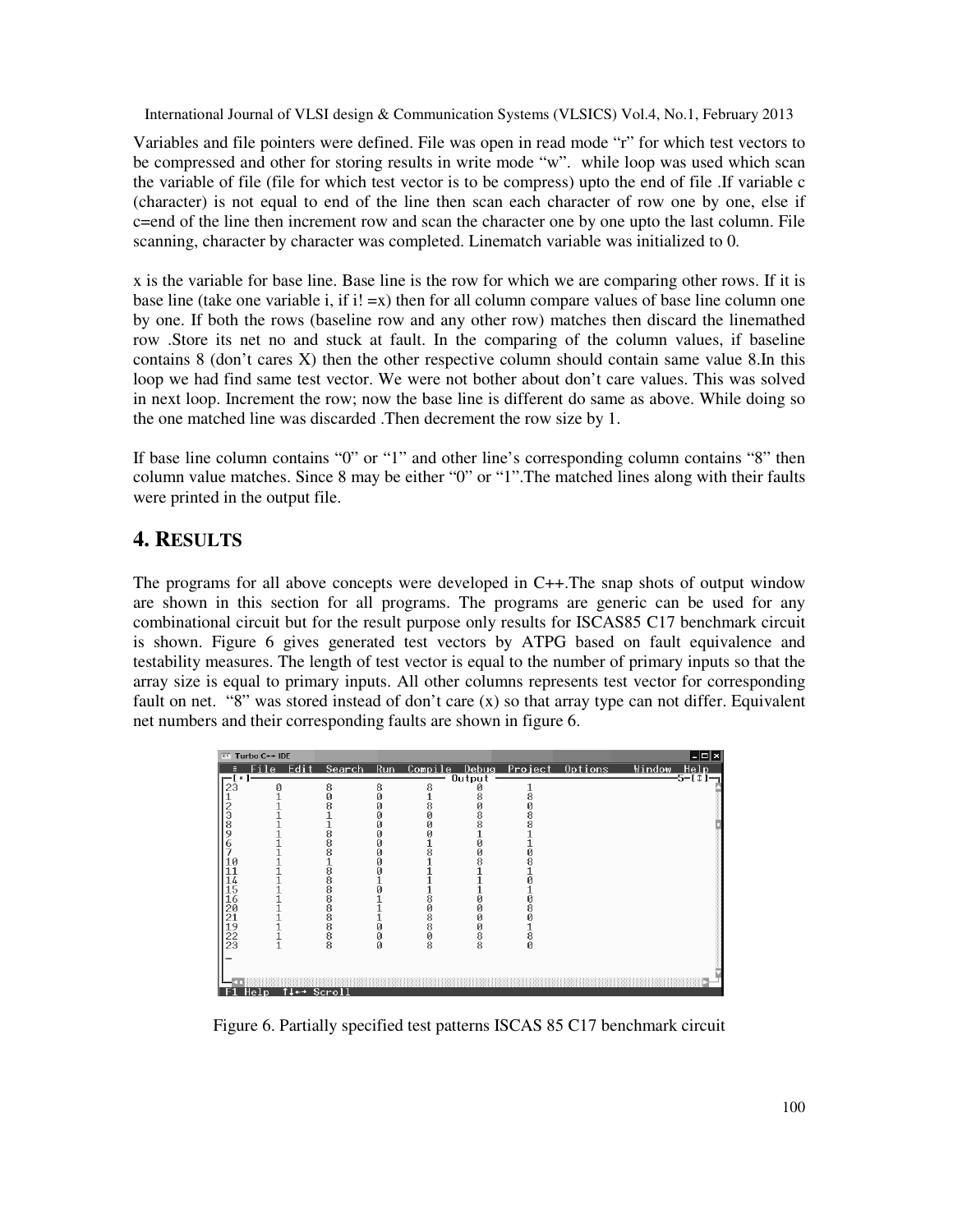International Journal of VLSI design & Communication Systems (VLSICS) Vol.4, No.1, February 2013



Figure 7. Snap shot of result of test compression for C17 circuit (netlist3)

In figure 6, the first column indicates the net number, second column indicates the fault on In figure 6, the first column indicates the net number, second column indicates the fault on corresponding net for example  $23 - 0$  indicate stuck at 0 fault on net number 23.Other columns indicates the test vector i.e. 88801 or xxx01 is the test vector which should be applied to primary inputs to detect stuck at 0 fault on net number 23 fault on net number 23.

The complete test set after reduction is shown along with net nos. and their faults in figure 7. First window of figure 7 shows the equivalent faults. Stuck at 0 faults on net number 16 is equivalent window of figure 7 shows the equivalent faults. Stuck at 0 faults on net number 16 is equivalent to stuck at 1 fault on net number 22.So only one test vector was considered.

.

The table 1 shows the result analysis in terms of bits. It shows the total number of bits before fault equivalence method. Using the fault equivalence method the number of faults get reduced sothat the test vectors .The percentage reduction in bits using fault equivalence is shown. The number of bits is quit reduced using test vector compression method. The percentage method for different circuits is given in the table 1.The graphical representation of these results is shown in figure 8. to stuck at 1 fault on net number 22.So only one test vector was considered.<br>The table 1 shows the result analysis in terms of bits. It shows the total number of bits before fault<br>equivalence method. Using the fault equiva sult of test compression for C17 circuit (netlist3)<br>tes the net number, second column indicates the fault<br>0 indicate stuck at 0 fault on net number 23.Other colu<br>xxx01 is the test vector which should be applied to prin<br>num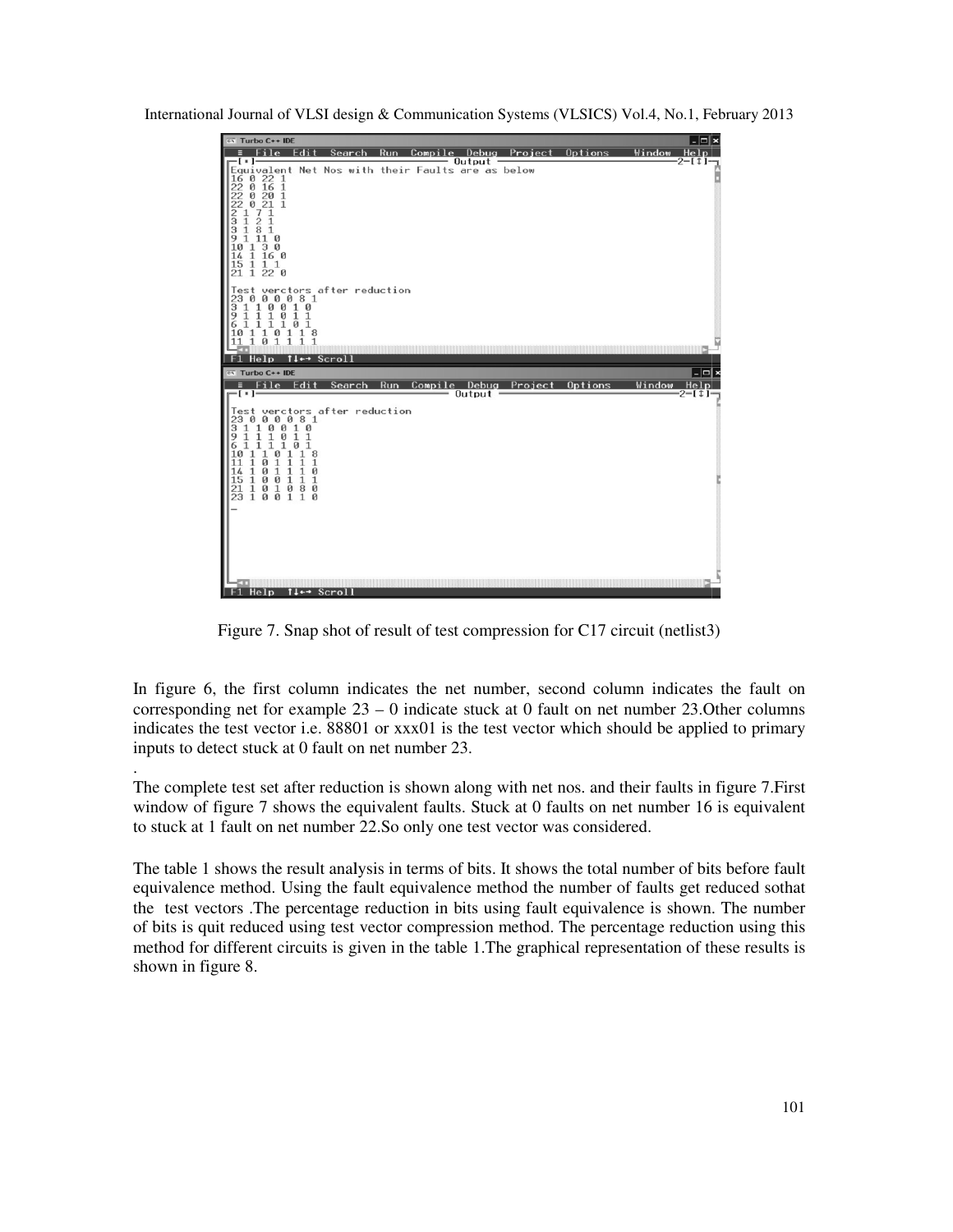

**Bit Reduction Chart** 

Figure 8.Graphical representation for reduction in # of bits

| <b>Circuit</b>      | $# \; bits$<br>before<br>fault<br>equiva<br>-lence | $# \; bits$<br>after<br>fault<br>equiva<br>-lence | $\%$<br>Reduction<br>after Fault<br>Equivalence | # bits after<br>test vector<br>compress-<br>ion | $\%$<br>Reduction<br>after<br>Compress-<br>ion |
|---------------------|----------------------------------------------------|---------------------------------------------------|-------------------------------------------------|-------------------------------------------------|------------------------------------------------|
| <b>Netlist</b>      | 170                                                | 120                                               | 29.41                                           | 45                                              | 73.53                                          |
| <b>Netlist</b><br>2 | 156                                                | 108                                               | 30.77                                           | 60                                              | 61.54                                          |
| <b>Netlist</b><br>3 | 170                                                | 110                                               | 35.29                                           | 50                                              | 70.59                                          |
| <b>Netlist</b>      | 132                                                | 102                                               | 22.73                                           | 60                                              | 54.55                                          |

Table 1. Reduction in # of bits using test vector compression

The table 1 shows the result analysis in terms of bits. It shows the total number of bits before fault equivalence method. Using the fault equivalence method the number of faults gets reduced sothat the test vectors. The percentage reduction in bits using fault equivalence is shown. The percentage reduction using this method for different circuits is given in the table 1.The number of reduction in bits after compaction is also shown in table 1.

# **5. CONCLUSION**

The object oriented generic program was developed to reduce the number of single stuck at faults using fault equivalence method. For these reduced faults, test vectors were generated by controllability and observability aided ATPG based on line justification and error propagation. The test vector compaction algorithm was developed to reduce test vector data. ISCAS 85 C17 benchmark circuit was analyzed along with other circuit netlist for all above concepts